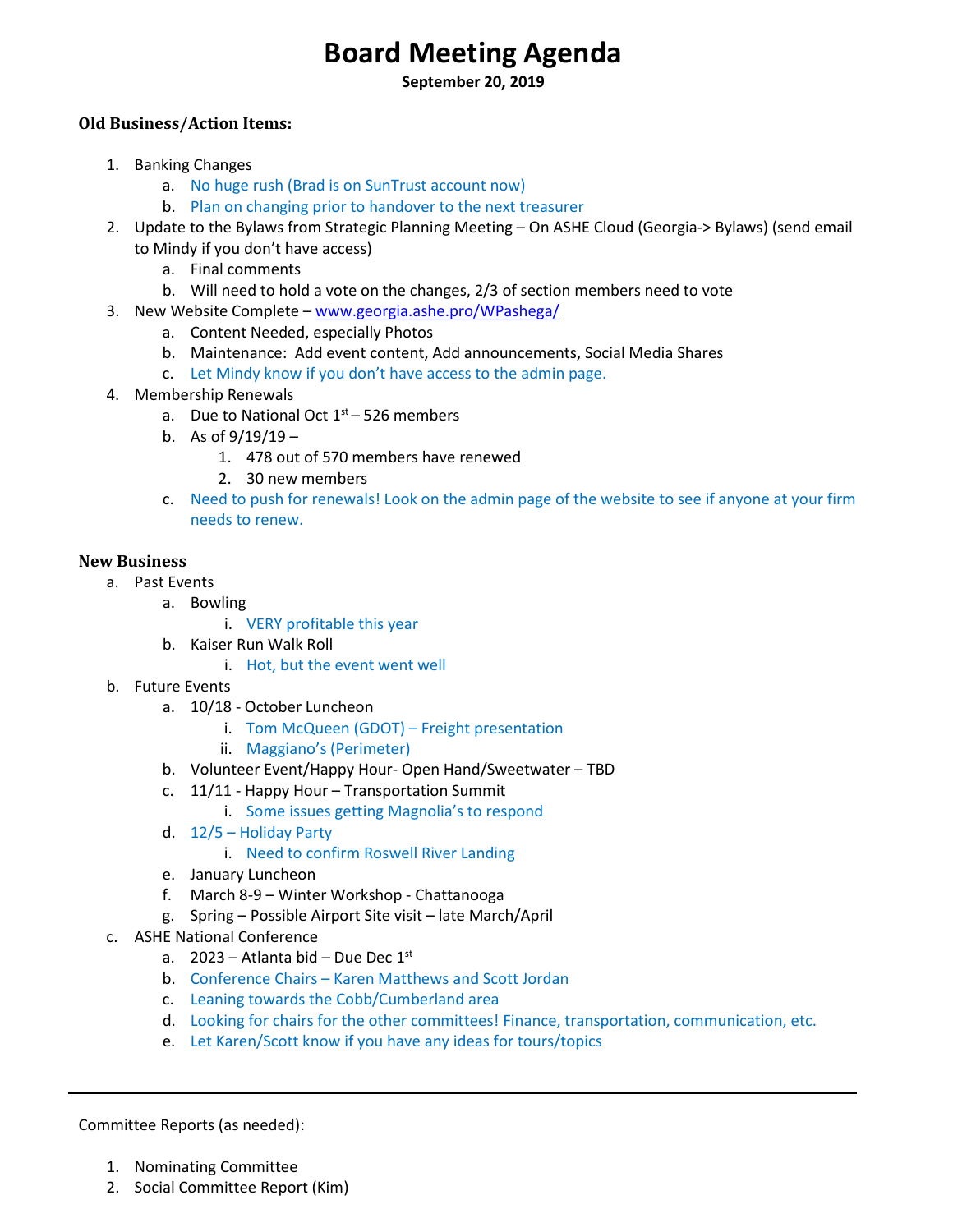- 3. Golf Committee Report (Ashley)
- 4. Program Committee (Chris/Tori)
- 5. Budget (Sarah)
- 6. ASHE Membership Committee Report (Robert)
- 7. Winter Workshop Committee Report (Mark)
- 8. ASHE Website (Eric/Mindy)
- 9. Scholarship Committee Report (Steve)
- 10. Communications (Jenny)
- 11. Student Chapter (James)
- 12. Georgia Engineers Alliance (Ron)
- 13. National Representative Reports (Nikki/Tim/Scott/Mindy)
- 14. Regional Representative Reports (Scott/Rob/Holly)